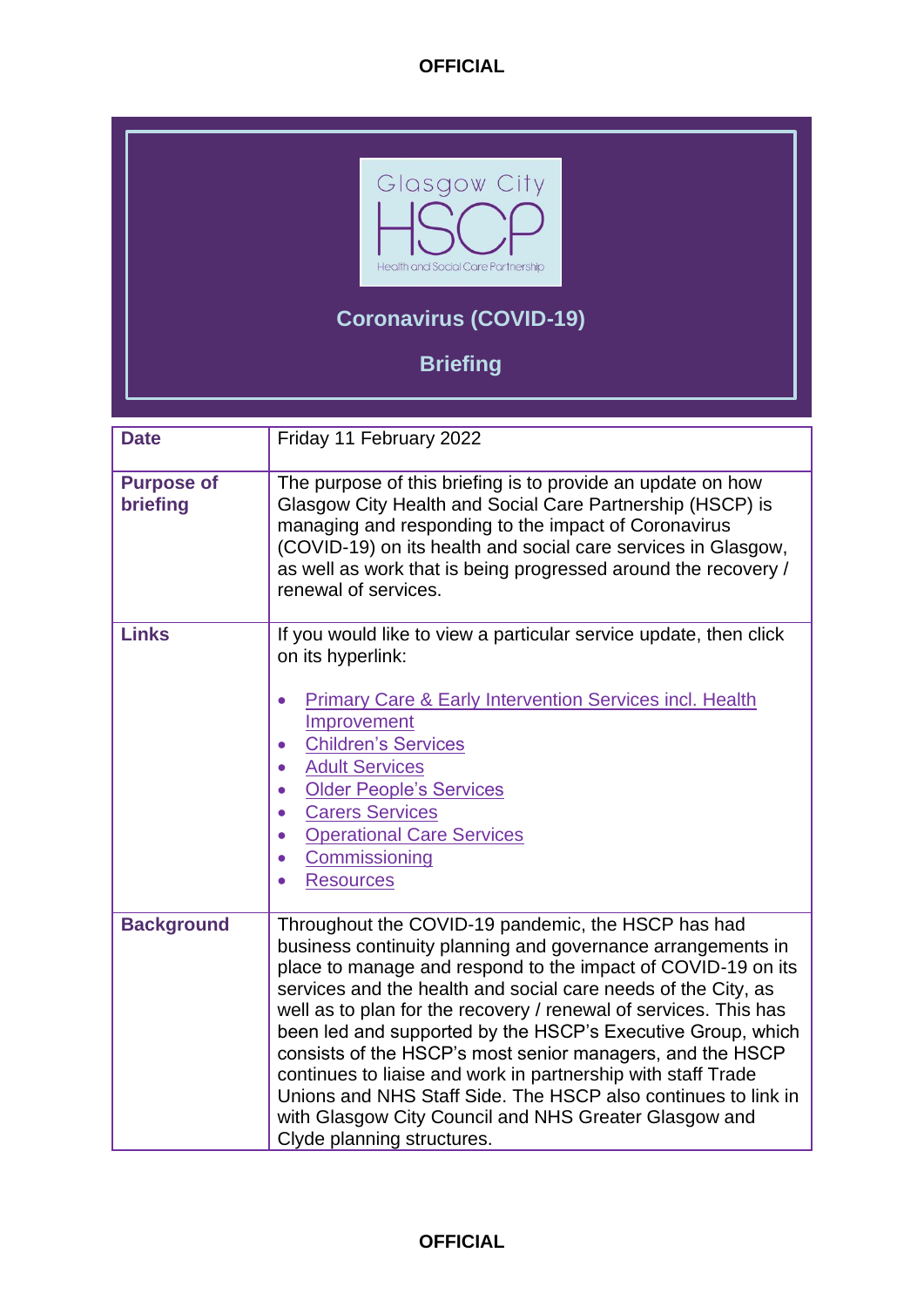<span id="page-1-0"></span>

| An updated list of open buildings and services across the HSCP is available on the<br>HSCP's website at:                         |                                                                                                                                                                                                                                                                                                                                                                                                                                                                                                                                                                                                                                                                                                                                                                                                                                                                                                                                                                                                                                                                                                                                                                                                                                                                                                                                                                                                                                                                                                                                                                                                                                                                                                                                                                                                                                                                                                                                                                                                                                                                                                                                                                                                                                                                                                                                                                                                                                                                                                                                                 |  |
|----------------------------------------------------------------------------------------------------------------------------------|-------------------------------------------------------------------------------------------------------------------------------------------------------------------------------------------------------------------------------------------------------------------------------------------------------------------------------------------------------------------------------------------------------------------------------------------------------------------------------------------------------------------------------------------------------------------------------------------------------------------------------------------------------------------------------------------------------------------------------------------------------------------------------------------------------------------------------------------------------------------------------------------------------------------------------------------------------------------------------------------------------------------------------------------------------------------------------------------------------------------------------------------------------------------------------------------------------------------------------------------------------------------------------------------------------------------------------------------------------------------------------------------------------------------------------------------------------------------------------------------------------------------------------------------------------------------------------------------------------------------------------------------------------------------------------------------------------------------------------------------------------------------------------------------------------------------------------------------------------------------------------------------------------------------------------------------------------------------------------------------------------------------------------------------------------------------------------------------------------------------------------------------------------------------------------------------------------------------------------------------------------------------------------------------------------------------------------------------------------------------------------------------------------------------------------------------------------------------------------------------------------------------------------------------------|--|
|                                                                                                                                  |                                                                                                                                                                                                                                                                                                                                                                                                                                                                                                                                                                                                                                                                                                                                                                                                                                                                                                                                                                                                                                                                                                                                                                                                                                                                                                                                                                                                                                                                                                                                                                                                                                                                                                                                                                                                                                                                                                                                                                                                                                                                                                                                                                                                                                                                                                                                                                                                                                                                                                                                                 |  |
|                                                                                                                                  | www.glasgowcity.hscp.scot/covid-19-hscp-update                                                                                                                                                                                                                                                                                                                                                                                                                                                                                                                                                                                                                                                                                                                                                                                                                                                                                                                                                                                                                                                                                                                                                                                                                                                                                                                                                                                                                                                                                                                                                                                                                                                                                                                                                                                                                                                                                                                                                                                                                                                                                                                                                                                                                                                                                                                                                                                                                                                                                                  |  |
| <b>Primary Care &amp;</b><br><b>Early</b><br><b>Intervention</b><br><b>Services incl.</b><br><b>Health</b><br><b>Improvement</b> | Despite the pandemic, our Primary Care Improvement Plan<br>continues to be progressed to support the transformation of<br>Primary Care. Regular bulletins and additional information<br>are available on our website at our Primary Care and<br><b>Improvement Plan page.</b><br>Community Assessment Centre (CAC) Barr Street: due to<br>$\bullet$<br>the continued reduction in numbers attending the CAC,<br>decommissioning has been agreed for the end of March.<br>A new COVID pathway is currently being discussed and will<br>be put in place in time for CAC at Barr Street to close.<br>Listening and Learning: two informal Listening and Learning<br>drop-in and sharing sessions have been arranged for 17<br>and 22 February, both sessions are from 12.30-13.30.<br>This is a great opportunity to meet our Assistant Chief<br>Officer, Gary Dover, Clinical Director and others, to discuss<br>issues, make suggestions, and to receive an update on<br>activity and planning in relation to the Primary Care<br>Improvement Plan.<br>An email invite was sent out to staff on 8 February with links<br>to the Microsoft Teams Listening and Learning sessions.<br>Vaccination Transformation Programme - travel health<br>$\bullet$<br>advice: the tender for the Travel Vaccination Contracts<br>closed on 10 February. A group of representatives from<br>across HSCPs will evaluate the tender submissions and aim<br>to award a contract by end of February 2022.<br>This will lead to HSCPs providing four vaccinations<br>available on the NHS - Hepatitis A, Typhoid, Cholera and<br>Diphtheria, Pertussis & Tetanus (DPT). Other vaccines<br>required for travel can be given by local services at a cost to<br>the customer.<br>This will achieve our aim of transferring responsibility for<br>travel health advice and travel vaccinations from GP<br>surgeries to the NHS Greater Glasgow and Clyde by April<br>2022.<br>Adult Support and Protection (ASP) Awareness Session:<br>$\bullet$<br>multiple awareness sessions have been arranged to support<br>practitioners to gain a basic understanding of Adult Support<br>and Protection legislation. The sessions can be used as a<br>basic awareness if they already have some knowledge of<br>ASP and wish to refresh skills.<br>Sessions will cover a wide range of topics in order to help<br>staff understand and support adults at risk.<br>All sessions are from 10.00-12.30 on the dates below:<br>29 March 2022<br>$\circ$<br>26 April 2022<br>$\circ$ |  |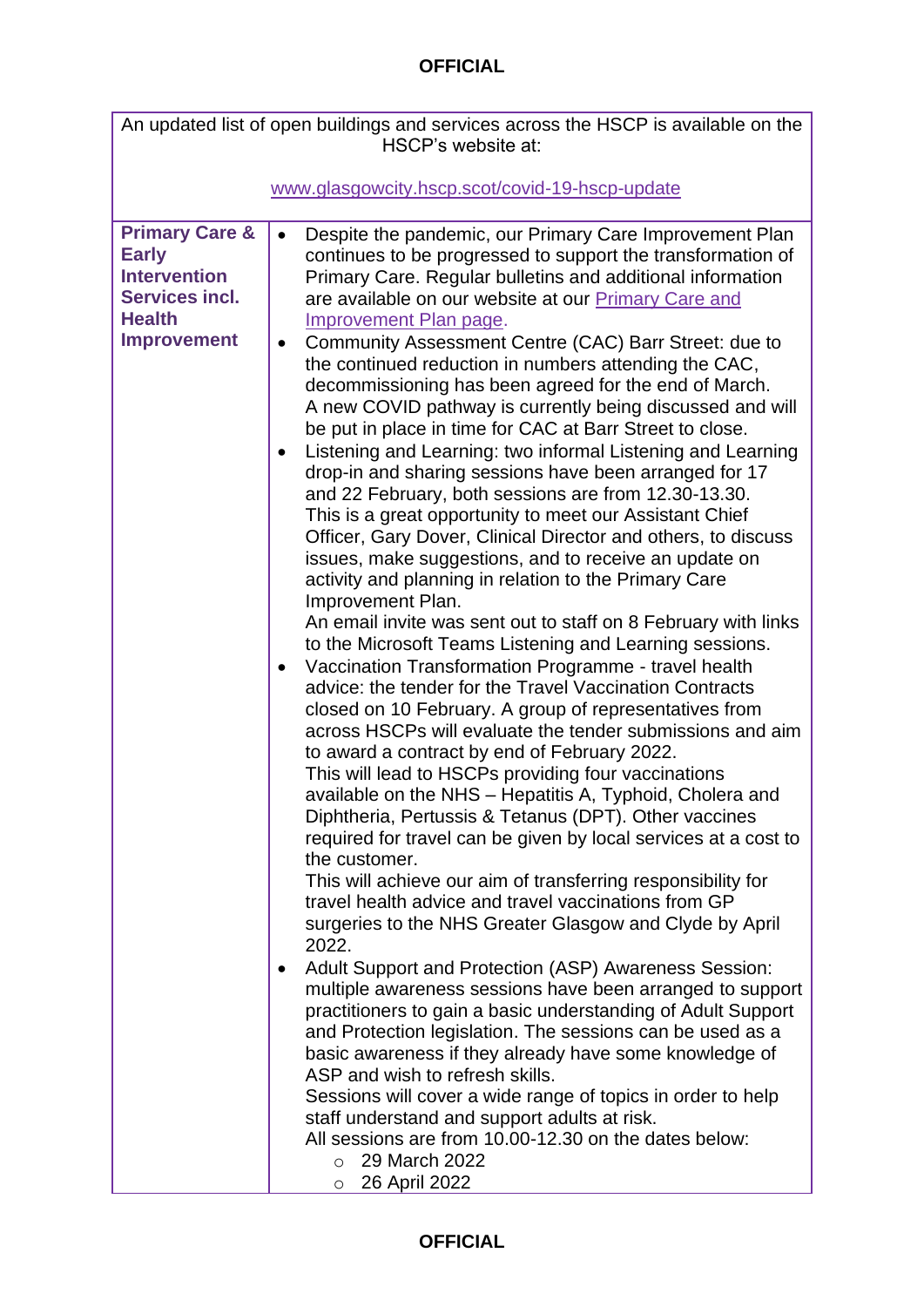<span id="page-2-1"></span><span id="page-2-0"></span>

|                                      | 09 May 2022<br>$\circ$                                                                                                                                                                                                                                                                                                                                                                                                                                                                                                                                                                                                                                                                                                                                                                                                                                                                                                                                                                                                                                                                                                                                                                                                                                                                                                                                                                                                                                                                                                                                                                                                                                                                                                                                                                                                                                                                                            |
|--------------------------------------|-------------------------------------------------------------------------------------------------------------------------------------------------------------------------------------------------------------------------------------------------------------------------------------------------------------------------------------------------------------------------------------------------------------------------------------------------------------------------------------------------------------------------------------------------------------------------------------------------------------------------------------------------------------------------------------------------------------------------------------------------------------------------------------------------------------------------------------------------------------------------------------------------------------------------------------------------------------------------------------------------------------------------------------------------------------------------------------------------------------------------------------------------------------------------------------------------------------------------------------------------------------------------------------------------------------------------------------------------------------------------------------------------------------------------------------------------------------------------------------------------------------------------------------------------------------------------------------------------------------------------------------------------------------------------------------------------------------------------------------------------------------------------------------------------------------------------------------------------------------------------------------------------------------------|
|                                      | 20 June 2022<br>$\circ$                                                                                                                                                                                                                                                                                                                                                                                                                                                                                                                                                                                                                                                                                                                                                                                                                                                                                                                                                                                                                                                                                                                                                                                                                                                                                                                                                                                                                                                                                                                                                                                                                                                                                                                                                                                                                                                                                           |
|                                      | Further dates will follow from August until December 2022.                                                                                                                                                                                                                                                                                                                                                                                                                                                                                                                                                                                                                                                                                                                                                                                                                                                                                                                                                                                                                                                                                                                                                                                                                                                                                                                                                                                                                                                                                                                                                                                                                                                                                                                                                                                                                                                        |
|                                      | Please note your interest in attending by emailing bst@no-                                                                                                                                                                                                                                                                                                                                                                                                                                                                                                                                                                                                                                                                                                                                                                                                                                                                                                                                                                                                                                                                                                                                                                                                                                                                                                                                                                                                                                                                                                                                                                                                                                                                                                                                                                                                                                                        |
|                                      | smtp.glasgow.gov.uk.                                                                                                                                                                                                                                                                                                                                                                                                                                                                                                                                                                                                                                                                                                                                                                                                                                                                                                                                                                                                                                                                                                                                                                                                                                                                                                                                                                                                                                                                                                                                                                                                                                                                                                                                                                                                                                                                                              |
|                                      | <b>Back to top</b>                                                                                                                                                                                                                                                                                                                                                                                                                                                                                                                                                                                                                                                                                                                                                                                                                                                                                                                                                                                                                                                                                                                                                                                                                                                                                                                                                                                                                                                                                                                                                                                                                                                                                                                                                                                                                                                                                                |
|                                      |                                                                                                                                                                                                                                                                                                                                                                                                                                                                                                                                                                                                                                                                                                                                                                                                                                                                                                                                                                                                                                                                                                                                                                                                                                                                                                                                                                                                                                                                                                                                                                                                                                                                                                                                                                                                                                                                                                                   |
| <b>Children's</b><br><b>Services</b> | While contingency arrangements remain in place across<br>Children's Services, the whole of the HSCP Children's<br>Service continues to #KeepThePromise; noting the 2 year<br>anniversary since its launch.<br>Numbers of children and young people looked after and<br>$\bullet$<br>accommodated continues to steadily fall, since the onset of<br>the global pandemic in March 2020, supported by the<br>magnificent contribution of all our front-line staff;<br>#KeepThePromise.<br>In March 2020 at the beginning of lockdown, there were 942<br>$\bullet$<br>Children and Young People Looked After and<br>Accommodated, compared to the current figure of 754; a<br>remarkable reduction of 188 (20%), #KeepThePromise.<br>Placement stability for children and young people has<br>$\bullet$<br>significantly improved and again a heartfelt thanks to the<br>outstanding dedication of our kinship carers, foster carers<br>and residential staff, #KeepThePromise.<br>The Winter Social Protection Fund payment (£145 to 5,463<br>$\bullet$<br>children / young people at a total of £792,135 this January)<br>has once more positively contributed to sustaining families<br>together, #KeepThePromise.<br>The new Family Support Strategy is evidencing significant<br>$\bullet$<br>good news stories about sustaining children and young<br>people with their families, #KeepThePromise.<br><b>Investment by Scottish Government into Tier Mental Health</b><br>Services, also aligns with the aspirations of Getting It Right<br>For Every Child, assisting services to enable children to get<br>the help they need when they need it, #KeepThePromise.<br>All of the above not only implements the aspirations of the<br>$\bullet$<br>Promise, but demonstrates the success of a robust<br>strengths based, trauma-informed and anti-poverty<br>approach to supporting families in these immensely |
|                                      | challenging times, #KeepThePromise.                                                                                                                                                                                                                                                                                                                                                                                                                                                                                                                                                                                                                                                                                                                                                                                                                                                                                                                                                                                                                                                                                                                                                                                                                                                                                                                                                                                                                                                                                                                                                                                                                                                                                                                                                                                                                                                                               |
|                                      | <b>Back to top</b>                                                                                                                                                                                                                                                                                                                                                                                                                                                                                                                                                                                                                                                                                                                                                                                                                                                                                                                                                                                                                                                                                                                                                                                                                                                                                                                                                                                                                                                                                                                                                                                                                                                                                                                                                                                                                                                                                                |
| <b>Adult Services</b>                | In the coming weeks, it is hoped that Adult Services will be<br>in a position to revisit whether there is an ability to step-up<br>service recovery plans within our community services to<br>enable a gradual increase in the number of service users<br>and patients that can been seen within our premises. This<br>will be informed by social distancing guidelines and                                                                                                                                                                                                                                                                                                                                                                                                                                                                                                                                                                                                                                                                                                                                                                                                                                                                                                                                                                                                                                                                                                                                                                                                                                                                                                                                                                                                                                                                                                                                       |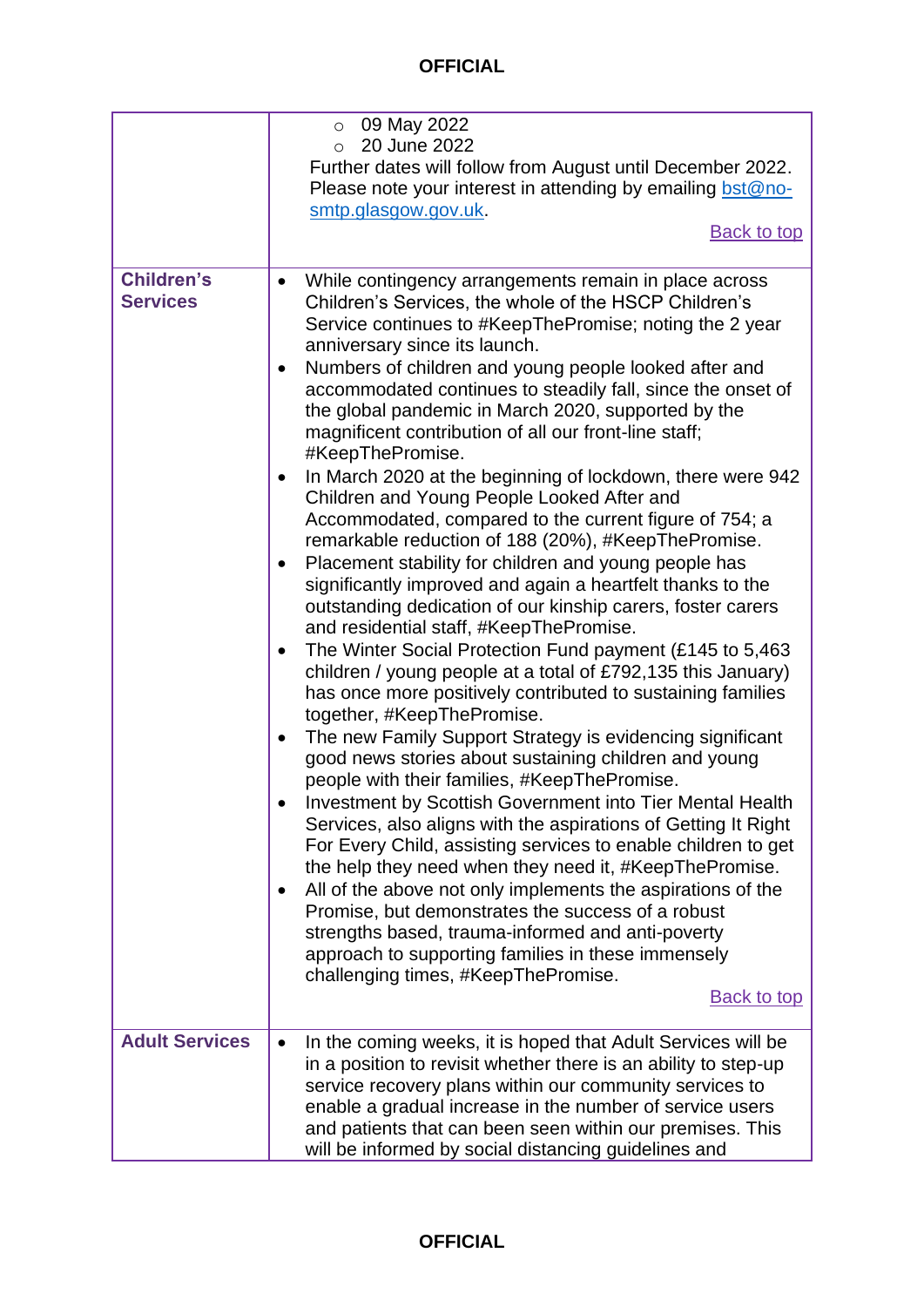<span id="page-3-0"></span>

|                                          | underpinned by robust risk assessments to ensure the<br>safety and well-being of all concerned.<br>While the impact of the current Omicron 'wave' appears to<br>be stabilising, our staff and services continue to work<br>tirelessly to deal with its consequences; whether that be<br>through efforts to address staff absence due to self-isolation<br>or through efforts to manage increased waiting lists that<br>have lengthened as a direct consequence of the pandemic.<br>Ongoing recovery planning work in the months ahead will<br>seek to support staff and services through this challenging<br>time.<br><b>Back to top</b>                                                                                                                                                                                                                                                                                                                                                                                                                                                                                                                                                                                                                                                                                                                                                                                                                                                                                                                                                                                                                                                                                                                                                                                                                                                                                                                                                                                                                                                                                                              |
|------------------------------------------|-------------------------------------------------------------------------------------------------------------------------------------------------------------------------------------------------------------------------------------------------------------------------------------------------------------------------------------------------------------------------------------------------------------------------------------------------------------------------------------------------------------------------------------------------------------------------------------------------------------------------------------------------------------------------------------------------------------------------------------------------------------------------------------------------------------------------------------------------------------------------------------------------------------------------------------------------------------------------------------------------------------------------------------------------------------------------------------------------------------------------------------------------------------------------------------------------------------------------------------------------------------------------------------------------------------------------------------------------------------------------------------------------------------------------------------------------------------------------------------------------------------------------------------------------------------------------------------------------------------------------------------------------------------------------------------------------------------------------------------------------------------------------------------------------------------------------------------------------------------------------------------------------------------------------------------------------------------------------------------------------------------------------------------------------------------------------------------------------------------------------------------------------------|
| <b>Older People's</b><br><b>Services</b> | Access to the online referral system for Enhanced Telecare<br>Services for all HSCP staff was restored on Monday 7<br>February. The following link for use by public and staff will<br>take you to the Telecare pages on the Council website. This<br>is now the only means of making Telecare referrals for<br>HSCP staff.<br>COVID pressures continue to impact on service delivery,<br>particularly the availability of service providers' services.<br>Despite this we are maintaining our response to those in<br>critical need and we are actively supporting individuals to<br>remain independent at home.<br>We are linking with our colleagues across various sectors to<br>support safe discharge from hospital and to find alternatives<br>to hospital admission. We are supporting a high demand for<br>hospital discharge by utilising a variety of discharge options<br>including 'Discharge to Assess' beds.<br>Our staff are utilising a hybrid approach to working to keep<br>them safe and they are continuing to visit the most<br>vulnerable in the community when required.<br>Older People Rehab Teams continue to prioritise hospital<br>discharge and rapid response admission avoidance<br>referrals. All referrals are triaged and communications have<br>gone out to all citywide GP practices to advise that waiting<br>lists may increase due to prioritisation of urgent referrals.<br>Waiting lists continue to be reviewed closely and patients<br>allocated based on clinical priority and capacity.<br>Community Services for Older People continue to manage<br>the impact of the COVID-19 pandemic. Staff are following<br>the processes in relation to self-isolation and services are<br>working flexibly, responding to demand on a day-by-day<br>basis. Staff continue to work remotely and teams maintain<br>contact with patients / service users using a variety of<br>methods including telephone and using technology as<br>appropriate. When staff do require to come into a base /<br>office environment, numbers are managed, with two metre<br>social distancing in place and mask wearing required. |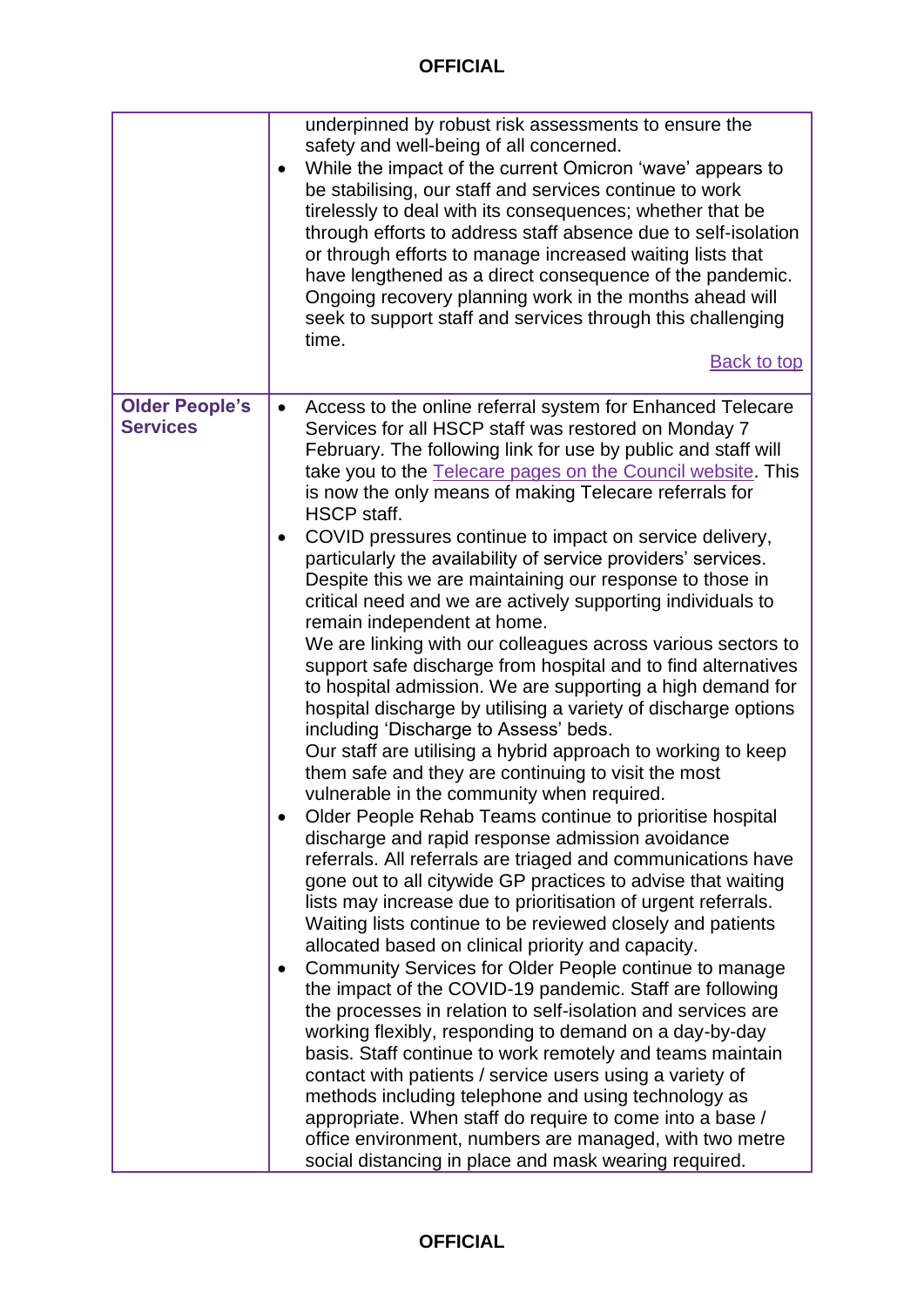<span id="page-4-0"></span>

|                                  | SPHERE Bladder and Bowel Services continue to offer<br>$\bullet$<br>Specialist Nursing and Physiotherapy assessments and<br>interventions. Whilst there has been an increase in waiting<br>times, as a result of increased demand and COVID<br>restrictions relating to patient interaction, the service has<br>remained operational throughout.<br>Home Enteral Feeding Specialist Nursing Services: two<br>$\bullet$<br><b>Enteral Feeding Clinical Nurse Specialists continue to</b><br>provide staff training, patient assessment and intervention in<br>relation to all forms of Enteral Feeding. Whilst the service<br>has more recently focussed on patient care, given the<br>increased numbers of patients remaining in the community<br>with complex nutritional needs, there is now a gradual move<br>to reinstate staff training (mainly Community Nursing<br>Services) and review the ways in which services are best<br>delivered.<br>Community Treatment and Care (CTAC) Services continue<br>$\bullet$<br>to increase the provision of Treatment Room Services. Staff<br>levels have improved and health centres are now offering at<br>least two treatment rooms daily and have returned to normal<br>interventions. Phlebotomy Services continue to operate a<br>clinic and domiciliary service.<br>District Nursing including Out of Hours: District Nursing<br>$\bullet$<br>Teams across the city continue to experience pressures on<br>their service, prioritising patients on their caseloads and<br>may only be able to respond to essential or critical new<br>referrals until staffing levels improve. We are continuing to<br>encourage and support as appropriate.<br>Older People Mental Health Services: continue to<br>$\bullet$<br>experience staffing pressures and focus on the prioritisation<br>of essential work through Red, Amber, Green (RAG)<br>categorisation of patients. The Older People's Mental Health<br>wards are working tirelessly to ensure safe and efficient<br>provision of care given the staffing pressures.<br><b>Back to top</b> |
|----------------------------------|---------------------------------------------------------------------------------------------------------------------------------------------------------------------------------------------------------------------------------------------------------------------------------------------------------------------------------------------------------------------------------------------------------------------------------------------------------------------------------------------------------------------------------------------------------------------------------------------------------------------------------------------------------------------------------------------------------------------------------------------------------------------------------------------------------------------------------------------------------------------------------------------------------------------------------------------------------------------------------------------------------------------------------------------------------------------------------------------------------------------------------------------------------------------------------------------------------------------------------------------------------------------------------------------------------------------------------------------------------------------------------------------------------------------------------------------------------------------------------------------------------------------------------------------------------------------------------------------------------------------------------------------------------------------------------------------------------------------------------------------------------------------------------------------------------------------------------------------------------------------------------------------------------------------------------------------------------------------------------------------------------------------------------------------------------------------------------------------|
| <b>Carers</b><br><b>Services</b> | Glasgow Carer Centres have received additional £322k<br>Winter Recovery funding to deliver wellbeing support and<br>services for Adult and Young Carers looking after someone<br>resident in Glasgow.<br>Glasgow City HSCP is committed to supporting carers as<br>٠<br>equal partners.<br>The HSCP is fully committed to delivering the best<br>outcomes for unpaid carers and the person they care for.<br>All unpaid carers looking after someone resident in Glasgow<br>$\bullet$<br>are eligible for carer support with a universal offer of<br>information and advice for all as a minimum.                                                                                                                                                                                                                                                                                                                                                                                                                                                                                                                                                                                                                                                                                                                                                                                                                                                                                                                                                                                                                                                                                                                                                                                                                                                                                                                                                                                                                                                                                           |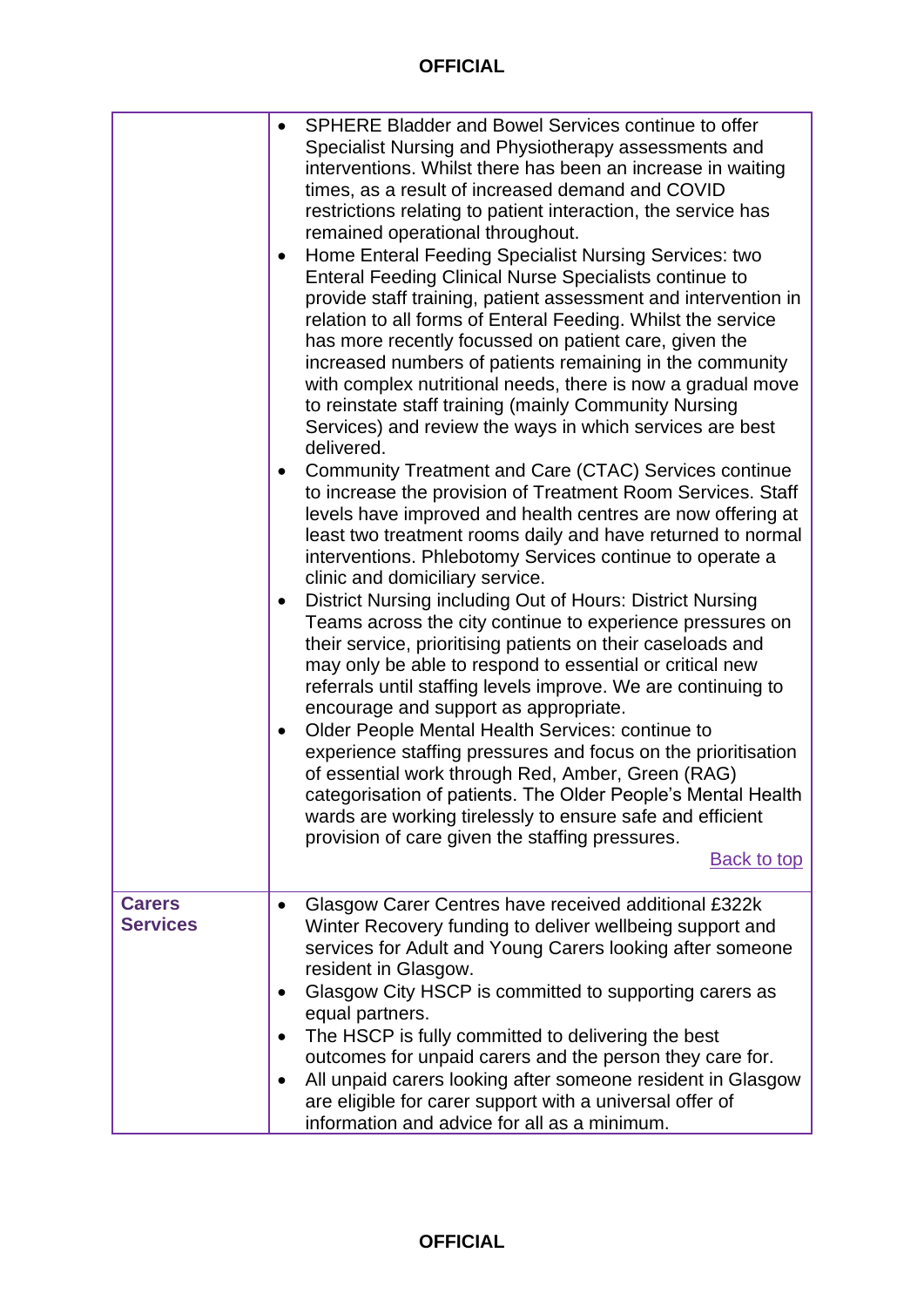|                                            | Carer Aware briefings are available for the HSCP workforce<br>to learn more about identifying, involving and supporting<br>unpaid carers.<br>Please bookmark Your Support Your Way Glasgow 'Are<br>$\bullet$<br>You Looking After Someone' for the most up to date<br>information about unpaid carers.<br><b>Glasgow Carers Partnership offers support for adult and</b><br>$\bullet$<br>young carers aiming to identify and support unpaid carers<br>as early as possible in their caring journey.<br>Unpaid Carers can be signposted for support and<br>٠<br>information to the <b>online carer self-referral</b> or the Carers<br>Information Line 0141 353 6504.<br><b>Back to top</b>                                                                                                                                                                                                                                                                                                                                                                                                                                                                                                                                                                                                                                                                                                                                                                                                                                                                                                                                                                                                                                                                                                                                                                                                                                                                                                                                             |
|--------------------------------------------|----------------------------------------------------------------------------------------------------------------------------------------------------------------------------------------------------------------------------------------------------------------------------------------------------------------------------------------------------------------------------------------------------------------------------------------------------------------------------------------------------------------------------------------------------------------------------------------------------------------------------------------------------------------------------------------------------------------------------------------------------------------------------------------------------------------------------------------------------------------------------------------------------------------------------------------------------------------------------------------------------------------------------------------------------------------------------------------------------------------------------------------------------------------------------------------------------------------------------------------------------------------------------------------------------------------------------------------------------------------------------------------------------------------------------------------------------------------------------------------------------------------------------------------------------------------------------------------------------------------------------------------------------------------------------------------------------------------------------------------------------------------------------------------------------------------------------------------------------------------------------------------------------------------------------------------------------------------------------------------------------------------------------------------|
| <b>Operational</b><br><b>Care Services</b> | Older People's Residential Services continue to deliver high<br>$\bullet$<br>quality care and support to over 530 residents across five<br>sites, and all HSCP Older People's Day Care Services are<br>open and operational.<br>We are currently proactively implementing new Scottish<br>$\bullet$<br>Government guidance in response to the Omicron variant,<br>and review the impact on our services daily, and continue to<br>focus on our business continuity plans as we traverse<br>challenging winter months, focusing on staffing, travel,<br>weather and COVID-19 / Flu.<br>Older People's Residential Services continue to focus on<br>$\bullet$<br>our resilience planning and are beginning to see<br>stabilisation in our staff absences post-Omicron; however,<br>we continue to be challenged by sector-wide staff shortages<br>but continue to experience excellent support from<br>colleagues across HSCP.<br>We continue to focus on staff wellbeing, supporting those<br>affected by the impact of COVD-19, including provision of<br>20 Minute Care Space sessions.<br>HSCP Day Care Services are fully open and operational,<br>with referrals being assessed quickly.<br>Significant large-scale recruitment events continue to attract<br>new staff into a range of roles within the HSCP care homes.<br>Care Services are delivering a consistent level of service<br>and have, once again, undertaken over 89,000 visits this<br>week, sustaining delivery of care and support to<br>approximately 4,800 service users. Community Alarm<br>Services has been supporting 9,500 service users,<br>responding to those at risk and who need support.<br>Care Services are continuing to experience increased<br>pressures due to the impact of COVID-19 on staffing levels.<br>However, over the last week there has been some<br>improvement and our services will continue to introduce<br>contingency measures, as necessary, to mitigate the impact<br>and the situation will be kept under regular review. |